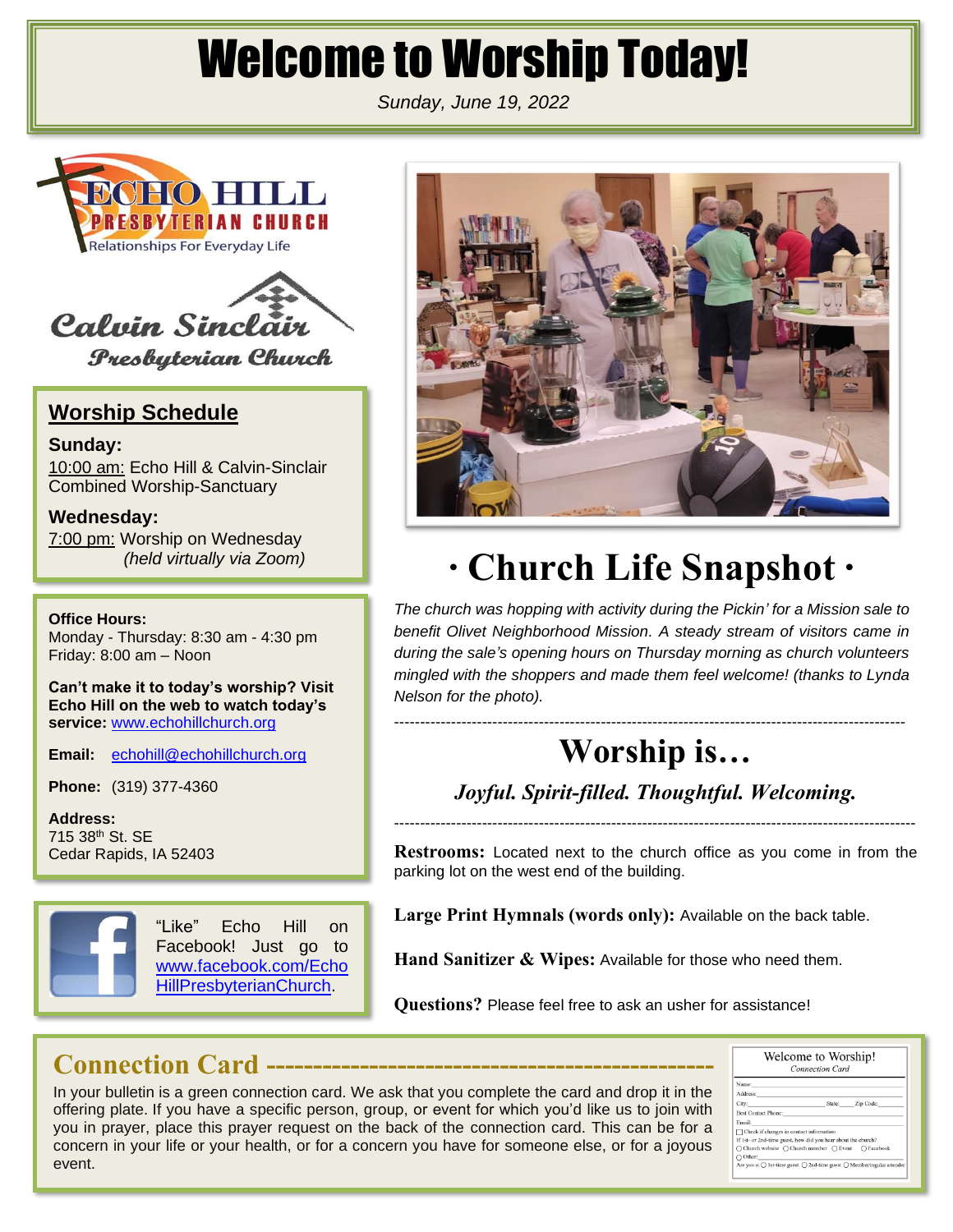# **Order of Worship – June 19, 2022**

*Echo Hill & Calvin-Sinclair Presbyterian Churches*

# **Gather for Worship ------------------------------------------------------------------------**

**Prelude** Thou Art<sup>"</sup> **Prelude** Thou Art"

# **Welcome**

*(\*We invite you to please stand if you are able.)*

**\*Hymn #307** "God of Grace and God of Glory"

**\*Pass the Peace**

**Prepare for Worship -----------------------------------------------------------------------**

#### **Unison Call to Worship** *(Galatians 3:26, 28)*

Leader: There is no longer Jew or Greek,

**All: There is longer slave or free,**

Leader: There is no longer male and female; for all of you are one in Christ Jesus.

**All: We are children of God through faith.**

#### **Unison Prayer of Confession**

**All: Merciful and gracious God, we walk in a way that is not good. We follow our own devices. We ignore your image in ourselves and in others. We fear those who we do not understand. We try to control how others live, unaware of the harm we cause. Do not give up on us, O God, but hear our cry for blessing and for a change of heart and mind. Lead us out of the tombs we inhabit. Open our eyes to the possibility of liberation and transformation for all as we recognize that we are all beloved. In the name of the one who saves us all, we pray, amen. Now, hear our prayers as we continue in silence…**

# **Words of Assurance**

Leader: At our creation, God declared us good. Jesus, aware of our sin, healed us and loved us anyhow. Through the work of the Holy Spirit, we are called to share the Good News. Friends, know this: You belong to Christ and are heirs of the promise of freedom. Though we have sinned, we are forgiven. Though we divert from the path God puts before us, God never stops pursuing us. Though we treat others as less than, Jesus shows us another way. God has not given up on us. Know that we are forgiven and be at peace.

#### **\*Response #581** "Glory Be to the Father"

**All: Glory be to the Father, and to the Son, and to the Holy Ghost; As it was in the beginning, is now, and ever shall be, world without end. Amen, amen.**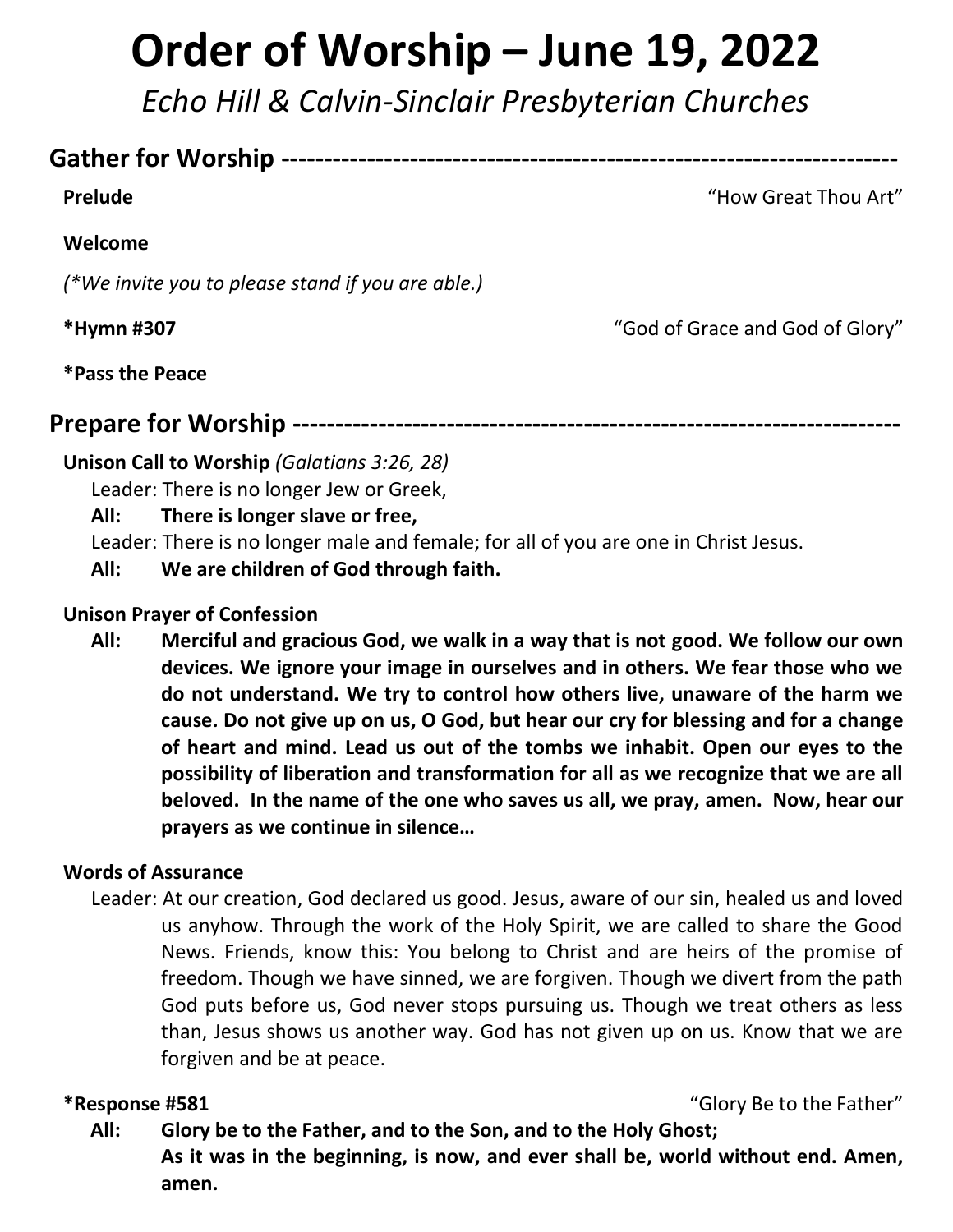# **Proclaiming God's Word ------------------------------------------------------------------**

**Prayer for Illumination**

**Scripture** Luke 8:26-39 *(page 68)* Galatians 3:23-29 *(page 189)*

**Message** "When We Seek to Control" – Rev. Kristin Hutson

**The Response #754 The Response #754** *Megale 100 mg/magic 100 mg/magic 4754**mg/magic 4754**mg/magic 4754**mg/magic 4754**mg/magic 4754**mg/magic 4754**mg/magic 4754**mg/magic 4754**mg/magic 4754**mg/magic 475* 

# **Responding to God's Word --------------------------------------------------------------**

# **Announcements**

# **Call to Dedication**

Leader: Today, we bring our tithes and offerings for the work God is doing among us.

**All: With grateful hearts we dedicate our offerings to God.**

**Offering**

**Offertory Contract Contract Contract Contract Contract Contract Contract Contract Contract Contract Contract Contract Contract Contract Contract Contract Contract Contract Contract Contract Contract Contract Contract Co** 

**\*Congregational Response #606** "Praise God, from Whom All Blessings Flow"

**All: Praise God, from whom all blessings flow; praise him, all creatures here below; Praise him above, ye heavenly host; praise Father, Son, and Holy Ghost. Amen.**

# **\*Prayer of Dedication**

**All: Creator God, who blesses us with abundance, we offer these our gifts, along with our time and talent, to the task of being the church. Help us be good stewards of these blessing and give us the courage we need to do the kind of ministry that serves all of God's people. In Christ's name we pray. Amen.**

# **Prayers of the People**

# **Lord's Prayer**

**All: Our Father, who art in heaven, hallowed be thy name. Thy kingdom come, thy will be done, on earth as it is in heaven. Give us this day our daily bread; and forgive us our debts, as we forgive our debtors; and lead us not into temptation, but deliver us from evil. For thine is the kingdom and the power and the glory, forever. Amen.**

# **Leave to Serve God's People ------------------------------------------------------------**

**\*Closing Hymn #767** "Together We Serve"

**Closing Prayer and Benediction**

**Postlude** The Pure in Heart<sup>"</sup> The Pure in Heart" Construction of the Second Postlude Theories of the Pure in Heart"